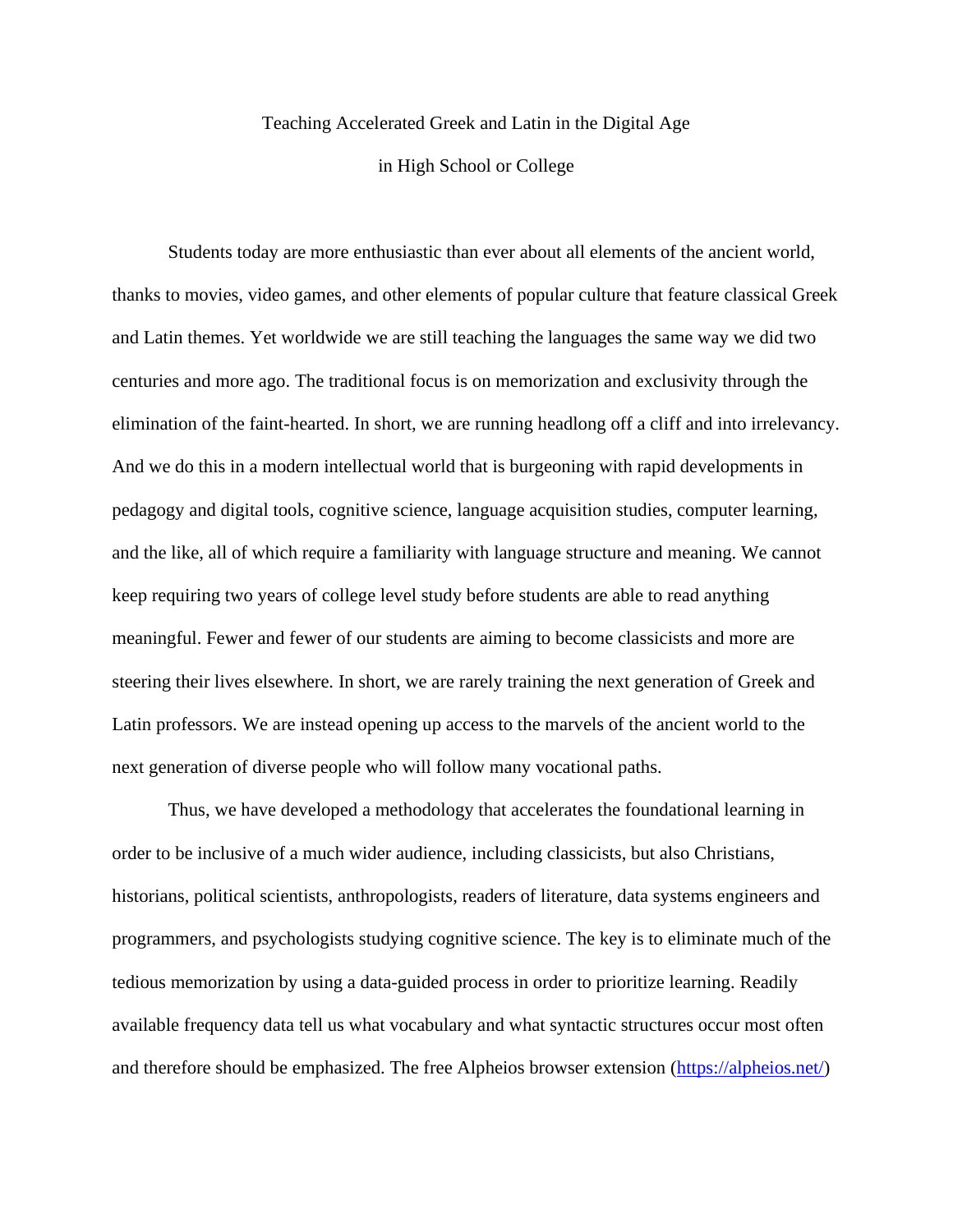—the linguistic version of a pocket calculator—and similar tools instantly identify lemma and morphology, and link into a large lexicon for detailed semantic and valency information. Dependency syntax trees (see illustration, below; [https://www.perseids.org/\)](https://www.perseids.org/) illustrate the specific relationships between the words and structures, offering visual learners a whole new way to quite literally *see* languages. Thus, by using these digital tools, we can free up the limited study time available to each student in order to emphasize syntactic understanding and the vocabulary of the metalanguage that is used worldwide to describe language. Students can then interpret morphological and semantic information that is given them by the various pieces of software, instead of spending all their effort generating that information from memory. Students learn how to think their way through a language—*any* language. They learn how to articulate their questions and how to use standard reference works to find their answers. We should note that this approach is very similar to the method used by linguists worldwide to teach in one semester Sanskrit, Old Irish, Tocharian, and the like.

| Search for documents<br>ا م<br>не 4 7 → н<br>καί ού πρότερον έξεβίβασεν έκ τών νεών πρίν αὖται ἦκον.                                                         |                                                                                                                                  | A.<br>H<br><b>D</b><br>C<br>п<br>relation aT selector $\phi$<br>morph                          | $\bullet$<br>$\overline{\mathbf{r}}$<br><b>ER</b> |
|--------------------------------------------------------------------------------------------------------------------------------------------------------------|----------------------------------------------------------------------------------------------------------------------------------|------------------------------------------------------------------------------------------------|---------------------------------------------------|
| selection none 0 unused highlight unused<br>[ROOT]<br>PRED<br><b>AusK</b><br>έξεβίβασεν<br>AuxY<br><b>ADV</b><br>Aux2<br>AuxP<br>ού<br>kai<br>πρότερον<br>έĸ | $\begin{array}{ccccccccccccccccc} \star & \star & \circ & \circ & \circ & \circ & \circ & \circ & \bullet & \bullet \end{array}$ | έξεβίβασεν 7-4<br>$v3s$ aia---<br>Ø.<br>έκβιβάζω<br>verb.3rd.sg.aor.ind.act<br>Create new torm | o<br>0 of 11 unused<br>document                   |
| <b>OBJ</b><br>AuxC<br><b>TIPIV</b><br>νεών<br><b>ATR</b><br><b>ADV</b><br>ňkov<br>τών<br>SBJ<br>αὖται                                                        |                                                                                                                                  |                                                                                                |                                                   |

The goal of this 90-minute workshop is to use sample passages of Latin and Greek in order to offer high school and university teachers an immersion into this new pedagogy. We will have three presenters. Presenter A will make an initial 20–25-minute exploration of a 3 credit